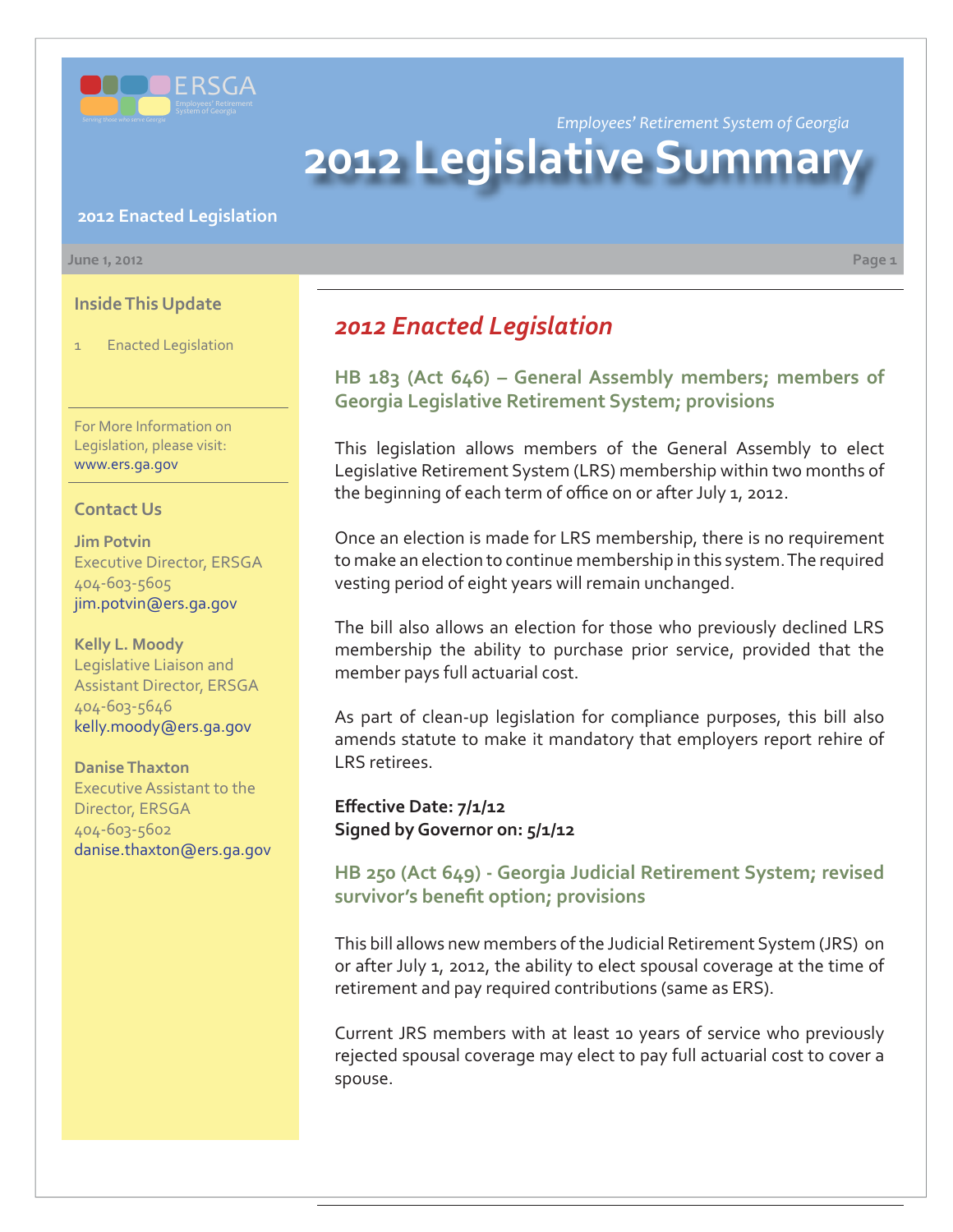## *2012 Enacted Legislation (continued)*

The bill also ensures that the minimum amount of benefits to be paid out of the plan to the member and any beneficiary(ies) is not less than the total of the member's contributions (including any employer pickup) plus interest, regardless of the member's status at death or the form of benefit chosen.

#### **Eff ective Date: 7/1/12 Signed by Governor on: 5/1/12**

**[HB 297 \(Act 650\) - Retirement and pensions; public systems prohibited from expending funds](http://www.legis.ga.gov/legislation/en-US/Display/20112012/HB/297)  for certain purposes; provide**

This bill prevents any public retirement system from having an insurable interest in the system's active or retired members unless benefits are paid to a designated beneficiary or the member's estate.

#### **Eff ective Date: 5/1/12 Signed by Governor on: 5/1/12**

**[HB 805 \(Act 629\) - State Personnel Administration; abolition; make conforming amendments](http://www.legis.ga.gov/legislation/en-US/Display/20112012/HB/805)  and correct references**

This bill removes references to the State Personnel Administration throughout Title 47 and provides for the transfer of certain functions to the Department of Administrative Services.

**Eff ective Date: 7/1/12 Signed by Governor on: 5/1/12**

## **HB 944 (Act 685) - Offi [cial Code of Georgia; retirement and pensions; revise, modernize, and](http://www.legis.ga.gov/legislation/en-US/Display/20112012/HB/944)  correct errors or omissions**

**This bill is a clean-up bill to correct typographical, stylistic, and other errors and omissions in Title 47.**

**Eff ective Date: 5/1/12 Signed by Governor on: 5/1/12**

#### **[SB 246 \(Act 763\) - Retirement; provide an increase in the employee contribution; retirement](http://www.legis.ga.gov/legislation/en-US/Display/20112012/SB/246)  benefit; conditions**

This bill increases the monthly employee contribution from \$4.00 to \$10.00 for new members of the Public School Employees Retirement System (PSERS) beginning July 1, 2012. Provisions provide for the minimum monthly retirement benefit for PSERS members to increase from \$12.00 to \$14.75 for each year of creditable service. The maximum monthly retirement benefit will increase from \$15.00 to \$16.50 for each year of creditable service. The benefit increases are to the extent that funds are appropriated by the General Assembly.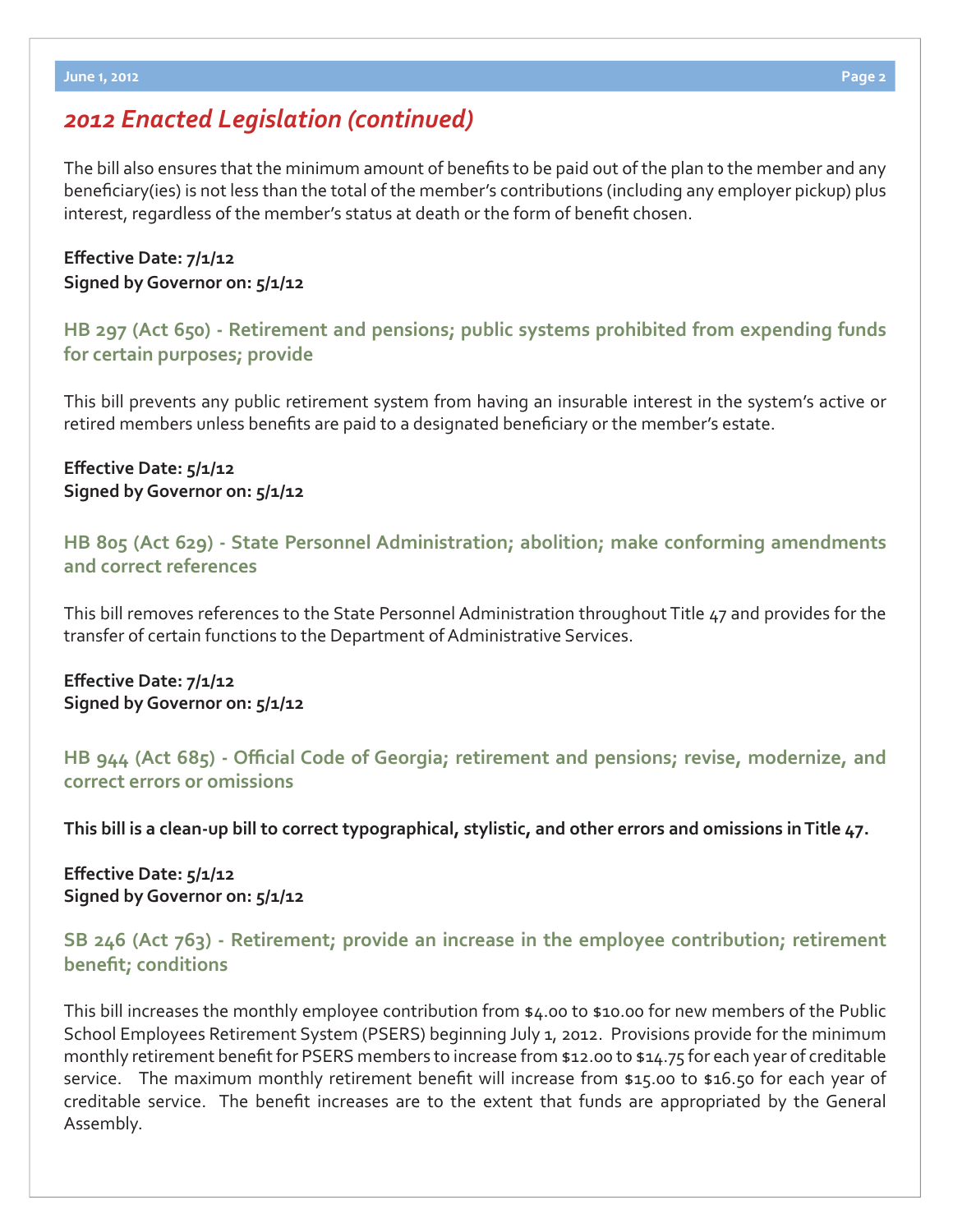## *2012 Enacted Legislation (continued)*

Benefit increases will be payable to current and future PSERS retirees. However, there will be no benefit increase above \$15.00 for members retired before the effective date of this legislation, and no benefit multiplier increase to any future retirees after their effective date of retirement.

#### **Eff ective Date: 7/1/12 Signed by Governor on: 5/3/12**

## **[SB 286 \(Act 728\) - Retirement; tax commissioner or an employee of any such o](http://www.legis.ga.gov/legislation/en-US/Display/20112012/SB/286)ffi cer; membership; Employees' Retirement System of Georgia**

This bill allows Tax Commissioners, tax collectors, tax receivers and their employees, who first or again take office or become employed after July 1, 2012 to have the option to become members of the Employees' Retirement System (ERS) or either a local pension plan. Membership would be prohibited in both plans. If membership in ERS is designated, the County will then be responsible for paying employer contributions for such member.

This legislation also corrects an oversight in the 2008 bill which created GSEPS. It provides for transfers between GSEPS ERS members and TRS members, with benefits being calculated on a pro-rated basis according to the applicable plan's formula in place at the time of employment.

#### **Eff ective Date: 7/1/12 Signed by Governor on: 5/2/12**

## **[SB 402 \(Act 603\) - "Employees' Retirement System of Georgia Enhanced Investment Authority](http://www.legis.ga.gov/legislation/en-US/Display/20112012/SB/402)**  Act"; define certain terms relating to certain types of investments

This bill amends provisions relating to the Public Retirement Systems Investment Authority Law by defining the term "alternative investments" and allows eligible large retirement systems, other than the Teachers Retirement System, to make certain alternative investments.

Senate Bill 402 allows investment in alternative investments of up to 1% per year, with a total of no more than 5% of total funds at any time.

The bill, as written, provides certain protections to ERS:

- Does not specify participation in investments based on geography
- Language is structure specific
- Each investment requires at least 4 other investors on the same terms not affiliated with the issuer
- Each investment shall only be made in private pools and issuers that have at least \$100 million in assets
- At the time of initial investment, such investors shall not include any trustee of the retirement system making the investment or any public official as defined in paragraph  $9$  of O.C.G.A.  $45$ -10-20
- A code of ethics must be adopted relating to investing in and disposing of these investment vehicles